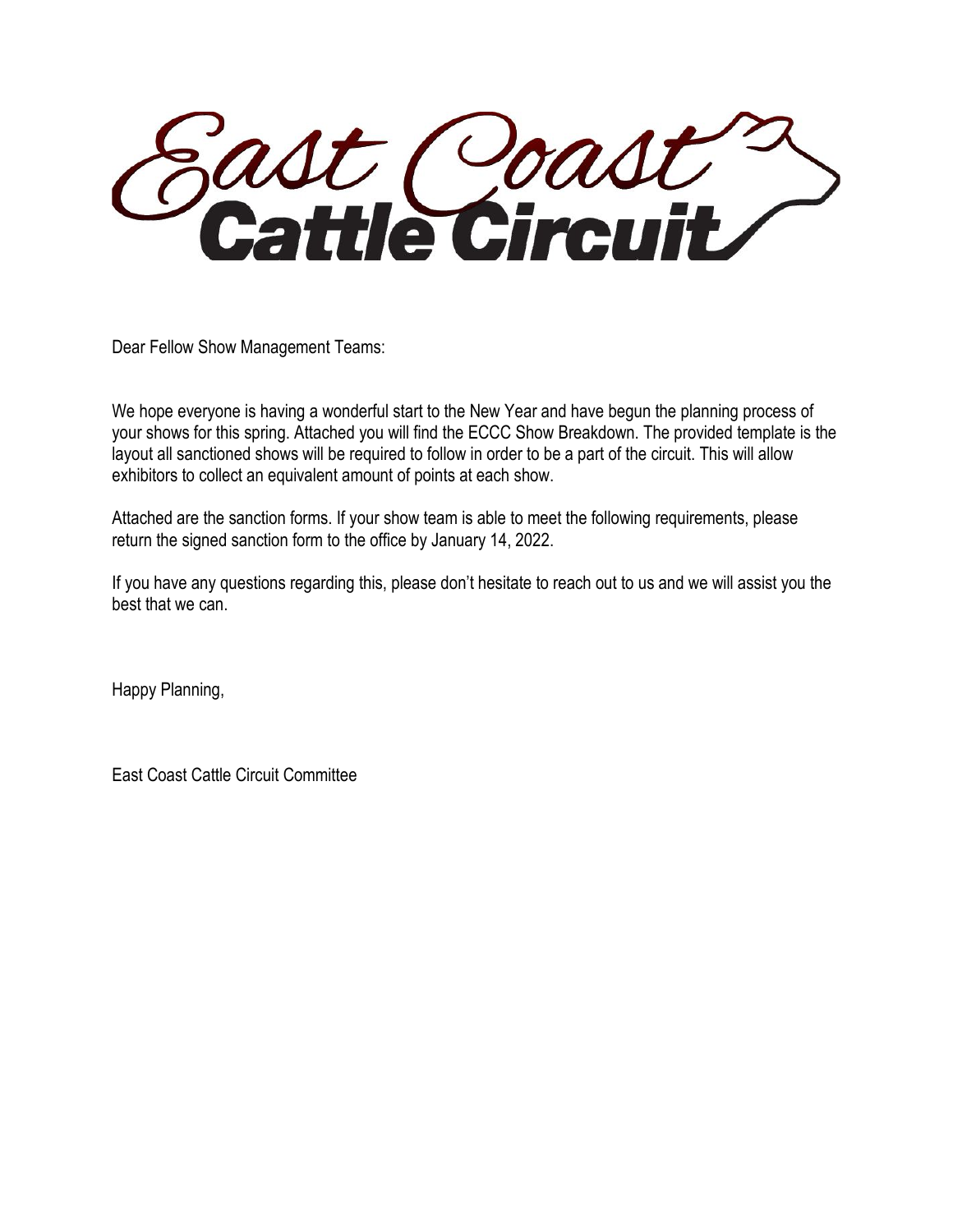# ECCC Show Breakdown

*Breeding Heifer Show*

#### **Breeding Heifers:**

Run classes based on age of cattle (try and split them as close to age as possible), separate by breed. \*If show has a requirement rule (6 head of a breed, etc.) follow that rule and if the show does not have enough entries to warrant a breed division, put into All Other Registered Breeds division. Crossbreds should be shown in a Crossbred division.

All 1<sup>st</sup> and 2<sup>nd</sup> place in each class will come back and compete for Grand and Reserve Grand. Optional: If Breed Division Champions [Intermediate Champion, Junior Champion, Senior Champion, etc.] are chosen, those champions will come back and compete for Grand and Reserve Grand. Please note: Breed Division Champions are not eligible for points.

Breed Champion/Reserve

Example: Champion Hereford Heifer, Champion Crossbred Heifer, Champion AOB Heifer

#### **Overall Champion Breeding Heifers:**

All Breed Champion/Reserves from the above list will come back to compete for Top 5 Overall Champion Breeding Heifers. To be awarded as follows:

Supreme Champion Breeding Heifer Reserve Supreme Champion Breeding Heifer 3<sup>rd</sup> Overall Breeding Heifer 4th Overall Breeding Heifer 5th Overall Breeding Heifer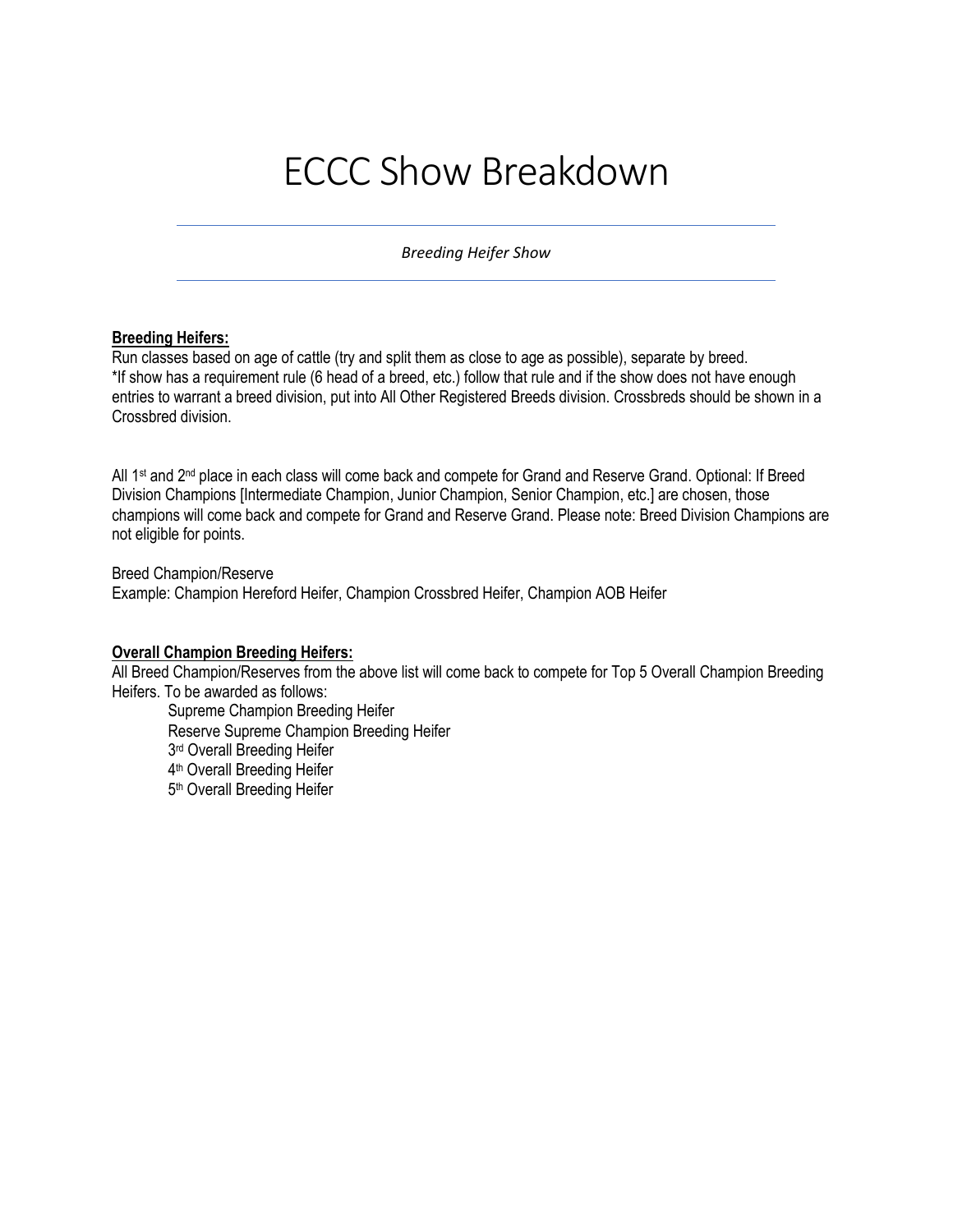# *Market Animals*

# **Market Animals:**

Run classes based on weight of cattle (try to split them as evenly as possible). If show has a requirement rule (6 head of a breed, etc.) follow that rule and if there are not enough to warrant a breed, put into All Other Breeds division.

Please note: Weight Division Champions are not eligible for points.

**Steers** Market Steer Champion /Reserve Champion Steer

Champion/Reserve Divisions Example: Champion Crossbred Steer, Champion Hereford Steer, Light Weight Crossbred Steer, Medium Weight Crossbred Steer, Heavy Weight Crossbred Steer

**Heifers:** Market Heifer Champion /Reserve Champion Market Heifer

Champion/Reserve Divisions [Optional] Example: Champion Market Heifer Light Weight, Champion Market Heifer Medium Weight, Champion Market Heifer Heavy Weight

# **Overall Champion Market Animals:**

All Champion/Reserves from the above list will come back to compete for Top 5 Overall Champion Market Animals Supreme Champion Market Animal Reserve Supreme Champion Market Animal 3<sup>rd</sup> Overall Market Animal 4th Overall Market Animal 5th Overall Market Animal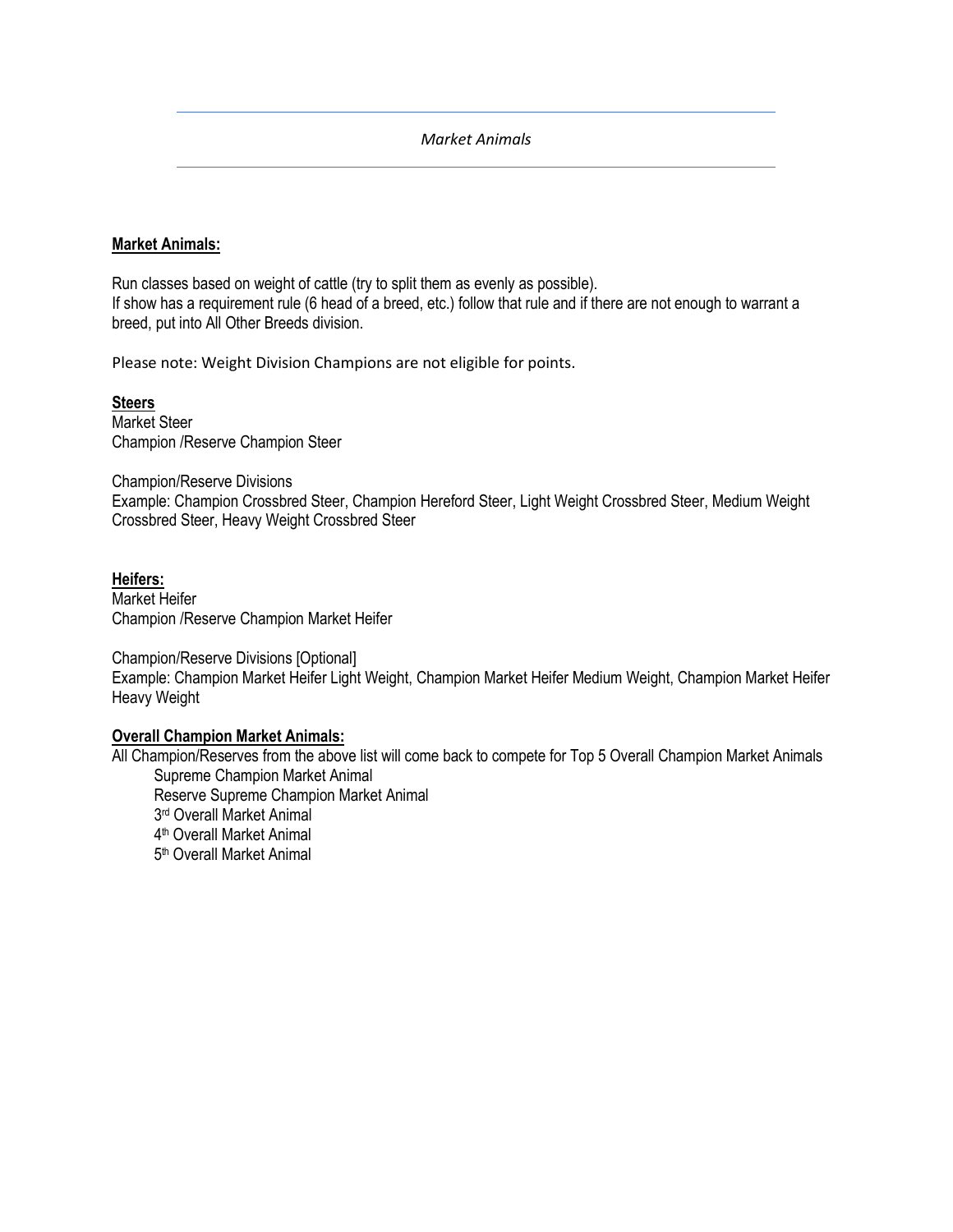*Showmanship*

# **Showmanship**

Run classes based on age of participants (try and split them as close to age suggested breaks below as possible). Participants need not be placed, but marked in results as participating.

Division Champion call backs are at the discretion of the judge and/or show management. All call backs should be marked in official results.

All call backs will come back to compete for Top 5 of that age Division.

Division Champion Reserve Division Champion Honorable Mention Champion 4th Place Champion 5th Place Champion

All Division and Reserve Division Champions will compete for Overall Showman and Reserve Overall Showman.

Suggested break ages: Pee-Wee (3-8), Junior (9-12), Intermediate (13-16) and Senior (17-21).